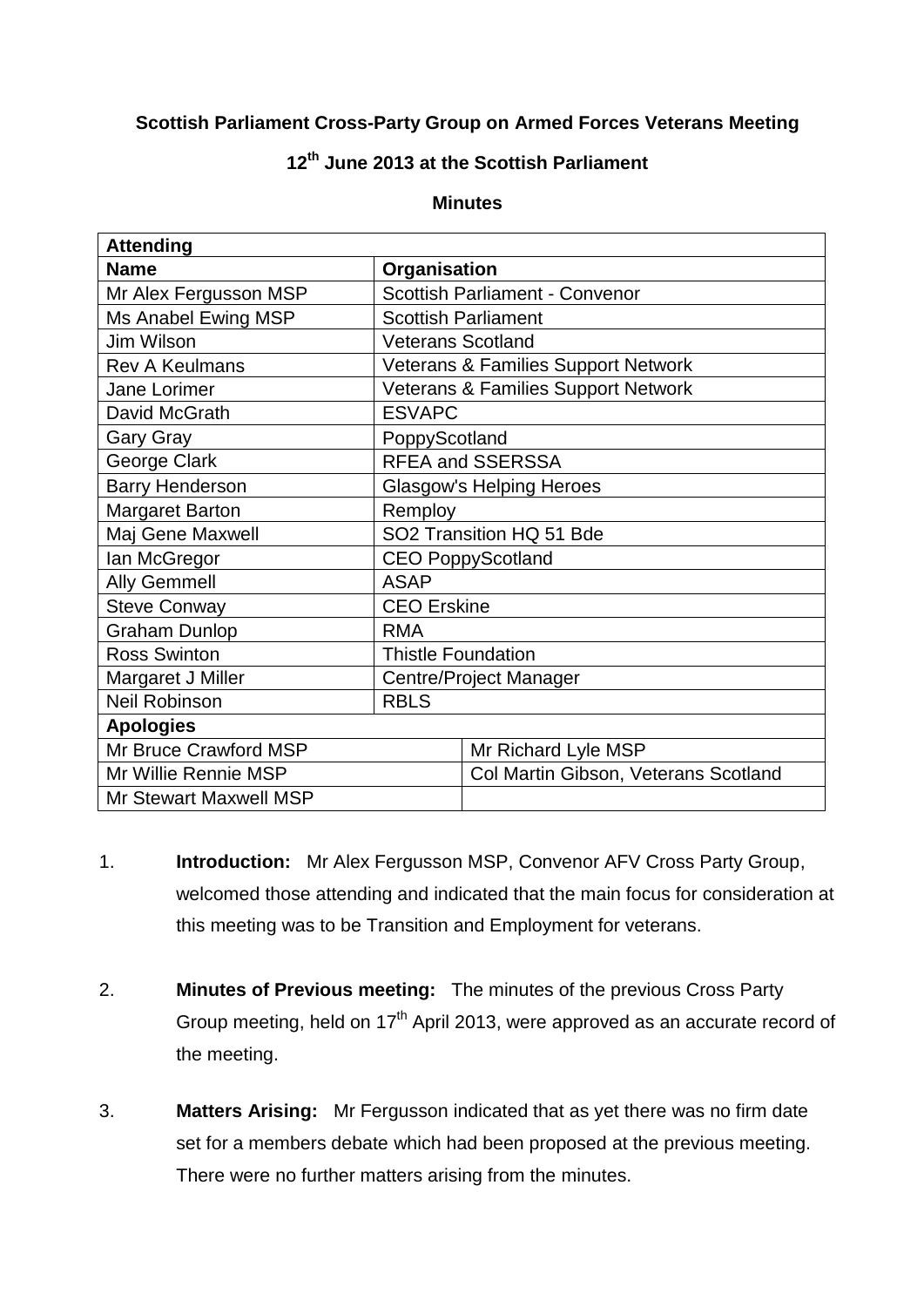4. **Topics for Consideration:** The Convenor had previously indicated that the main topics for consideration at this meeting were to be the Transition and Employment of veterans. He introduced Mr Ian McGregor, CEO of PoppyScotland and Chair of the Veterans Scotland Support Pillar, who set the context of employment and transition for veterans in Scotland. He emphasised that there is a lot of good news for former Service personnel returning to Scotland; Mr McGregor then introduced:

> a. Maj Gene Maxwell from HQ 51 (Scottish) Brigade with particular responsibility for the Transition of Service personnel who delivered a presentation on the processes involved in preparing Service personnel for leaving the Services and adjusting back into a civilian environment. He emphasised that over 90% transition well and have civilian employment shortly after leaving the Services. He described the training system and support available in Service

- and b. Mr Jim Wilson, General Secretary of Veterans Scotland, gave a presentation on what support is available once an individual has left the Services.
- 5. Discussion and Questions: Following the presentations, the matters were discussed. Salient points drawn out during the discussions were:

a. In many cases veterans would benefit from 'aiming higher' when seeking employment and apply for better paid jobs.

b. Glasgow City Council appear to be making significant progress in support of veterans seeking employment.

c. There is a lack of clarity regarding Qualifications and their equivalence in different parts of the UK. There are also instances of personnel using grants to 'civilianise' their existing qualifications.

d. Progress is being made regarding the tracking of Early Service Leavers who leave the services before completing initial training.